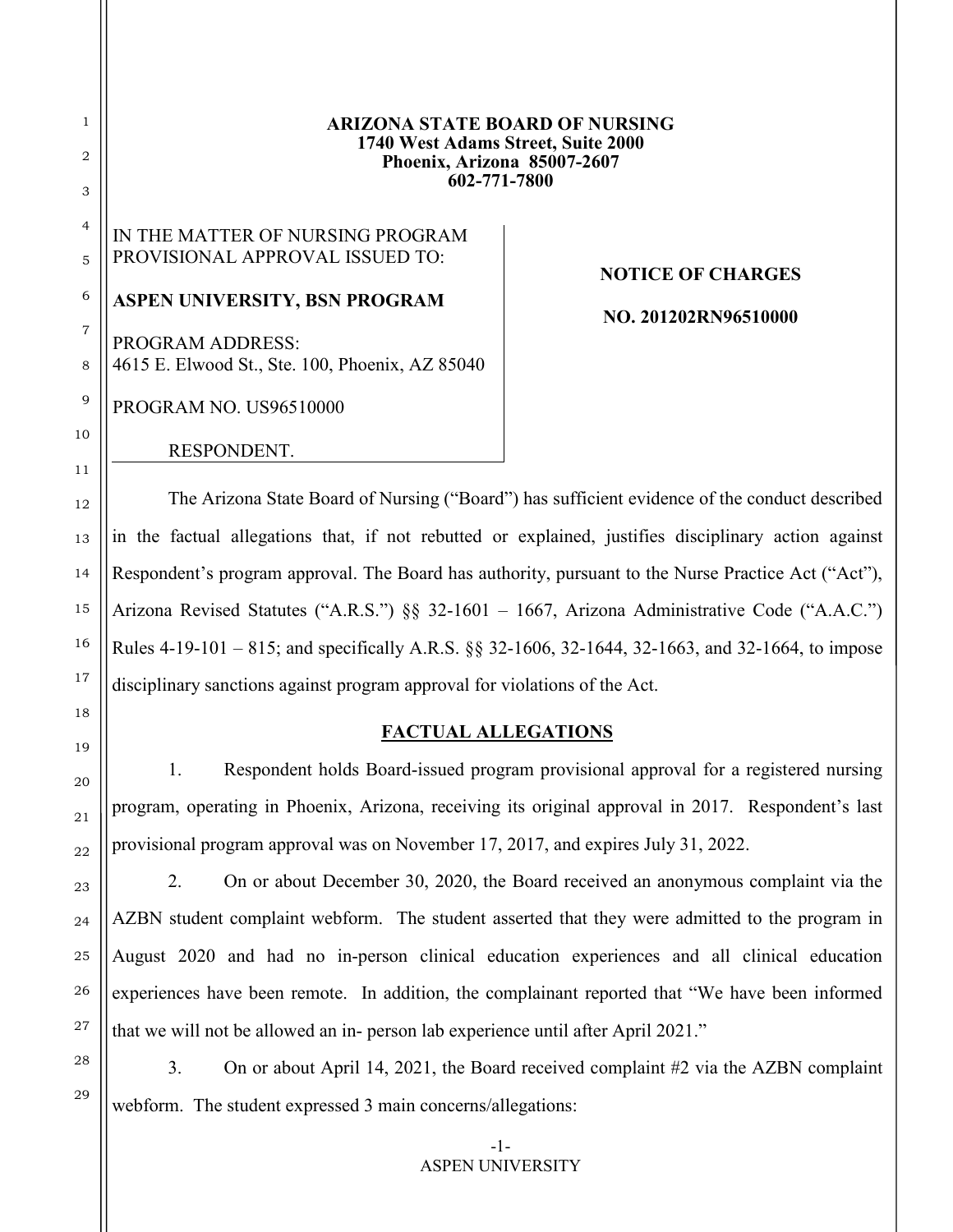| 1              | A. The school had not returned to in-person instruction for "seminars and                 |
|----------------|-------------------------------------------------------------------------------------------|
| $\overline{2}$ | simulations" but students are required to attend in person for HESI exams;                |
| 3              | B. The Community Health 2 class has had 4 different teachers and "because they            |
| 4              |                                                                                           |
| 5              | advised us they do not have enough staff to fill the position."                           |
| 6              | C. There has been lack of communication from the school about its plans for return        |
| 7              | to in-person instruction. "I have spoken to many students about this and they all         |
| 8              | agree that we feel the school is going online fully without making us aware of            |
| 9              | the situation or including us in the decision making process. We have                     |
| 10             | committed years of our lives and paid thousands of dollars to use simulation              |
| 11             | labs and train in hospitals, but unfortunately our cohort has not seen or used any        |
| 12             | of these."                                                                                |
| 13             | 4.<br>On or about September 13, 2021, complaint #3 (anonymous) was received via AZBN      |
| 14             | webform (possibly a current student given nature of complaint) with eight<br>complaint    |
| 15             | concerns/allegations:                                                                     |
| 16             | A. Testing practices are unfair (i.e. changing from open book to 'closed book, timed, and |
| 17             | proctored').                                                                              |
| 18             |                                                                                           |
| 19             | B. Wasn't informed that the program is "self-taught, that there would be no lecture or    |
| 20             | guidance."                                                                                |
| 21             | C. Aspen has discontinued Sherpath/EAQ as a preparatory resource but the midterms were    |
| 22             | still based on Sherpath.                                                                  |
| 23             | D. Poor communication from administration to faculty (e.g. students need to achieve 75%   |
| 24             | or fail the course [per faculty] which was later corrected by the Chief Nursing Officer,  |
| 25             | stating that the change applied to some cohorts and not to others)                        |
| 26             | E. "setting students up to fail" by not providing support. "even when following the       |
| 27             | school's guidance, and that of the school's own NCLEX coach, still have received          |
| 28             | failing grades."                                                                          |
| 29             | F. "Aspen has created a toxic and punitive atmosphere where students do not feel          |
|                | $-2-$                                                                                     |
|                | <b>ASPEN UNIVERSITY</b>                                                                   |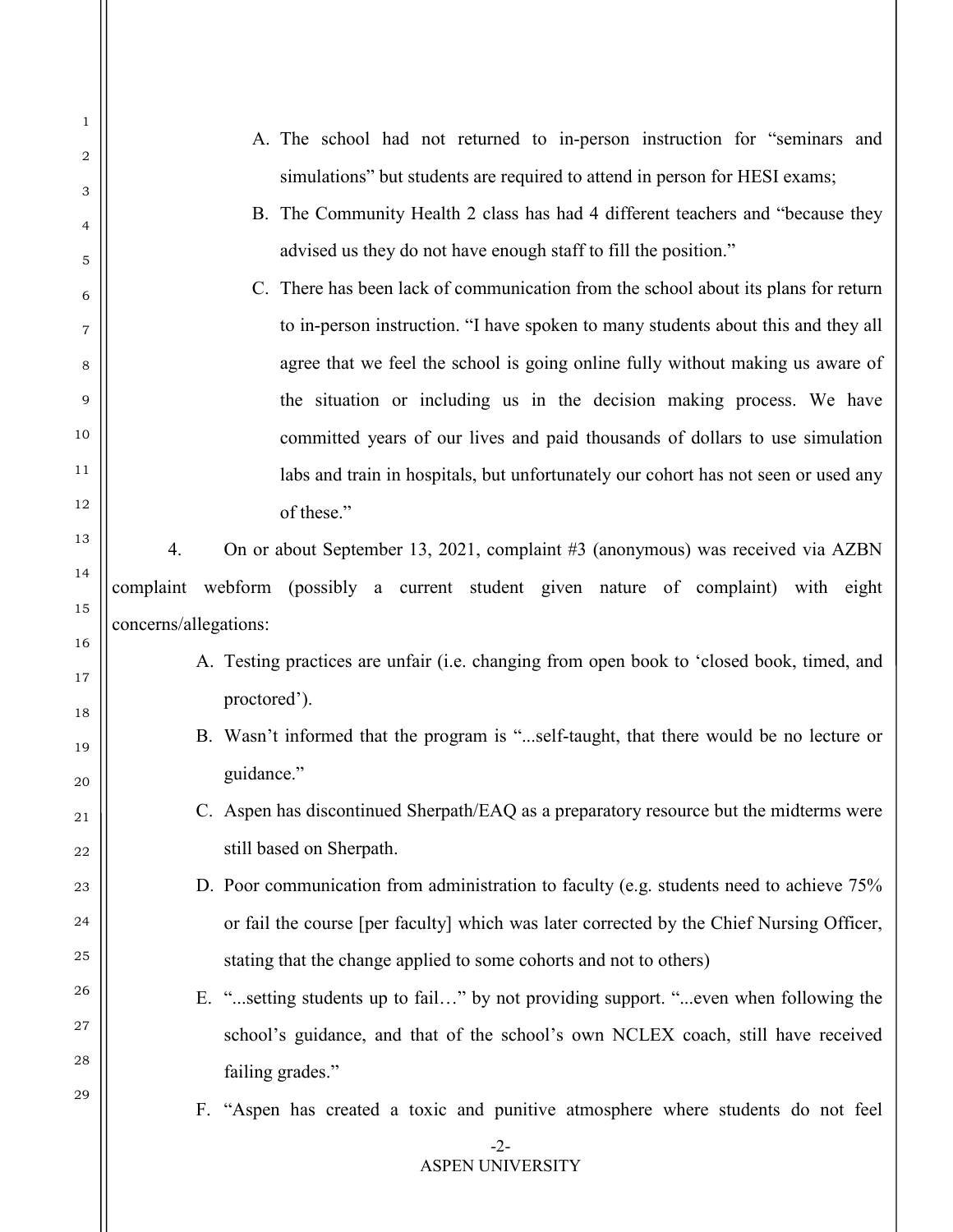supported…"; "...they should provide adequate instruction and support as other nursing schools do, reviews, study guides, sufficient time to cover the material."

- G. The Chief Nursing Officer responded by email to Complainant #3 but did not address Complainant #3's concerns regarding testing.
- 

H. (The Director of the Elwood Campus) is sometimes belittling and has not addressed concerns.

5. In addition to the above complaints received from students, Board staff initiated an investigation due to Respondent's 1st time pass rate for NCLEX falling below 80%, as required in Arizona Administrative Code ("A.A.C.") R4-19-206(G).

6. Respondent's NCLEX-RN first time pass rate for Calendar Year 2021, at 58.04%, has fallen far below the minimum standard of 80% and is in violation of A.A.C. R4-19.206.G. A 58% chance of passing NCLEX the first time is outside of normal program ranges, even for programs experiencing challenges, and indicates harm to students. Between the opening of the program in 2018 and the present, as of January 2022, the program has had five program administrators. Research conducted by the National Council of State Boards of Nursing ("NCSBN") indicates that a program that has more than *three* program administrators within five years may cause harm to students through inconsistent leadership. Respondent's five program administrators in less than four years (2018-2022) falls below the standard of practice, which requires competent and stable administration to avoid excessive program changes and disruptions, and likely contributed to Respondent's extremely low NCLEX scores. In addition, Respondent's lack of adequate instruction combined with ongoing, heavy reliance on virtual clinical learning experiences has contributed to inadequate instruction and severely decreased hands-on learning. (Respondent has a COVID-19 pandemic emergency waiver (that would permit online learning and virtual clinical experiences due to limitations associated with the pandemic), issued by the Board, but this waiver still requires adequate learning experiences).

In sum, the low NCLEX first time pass rates for 2021 are the result of the following factors:

A. Rapid growth in admissions with multiple annual admissions cycles:

B. Decreased direct care clinical learning experiences;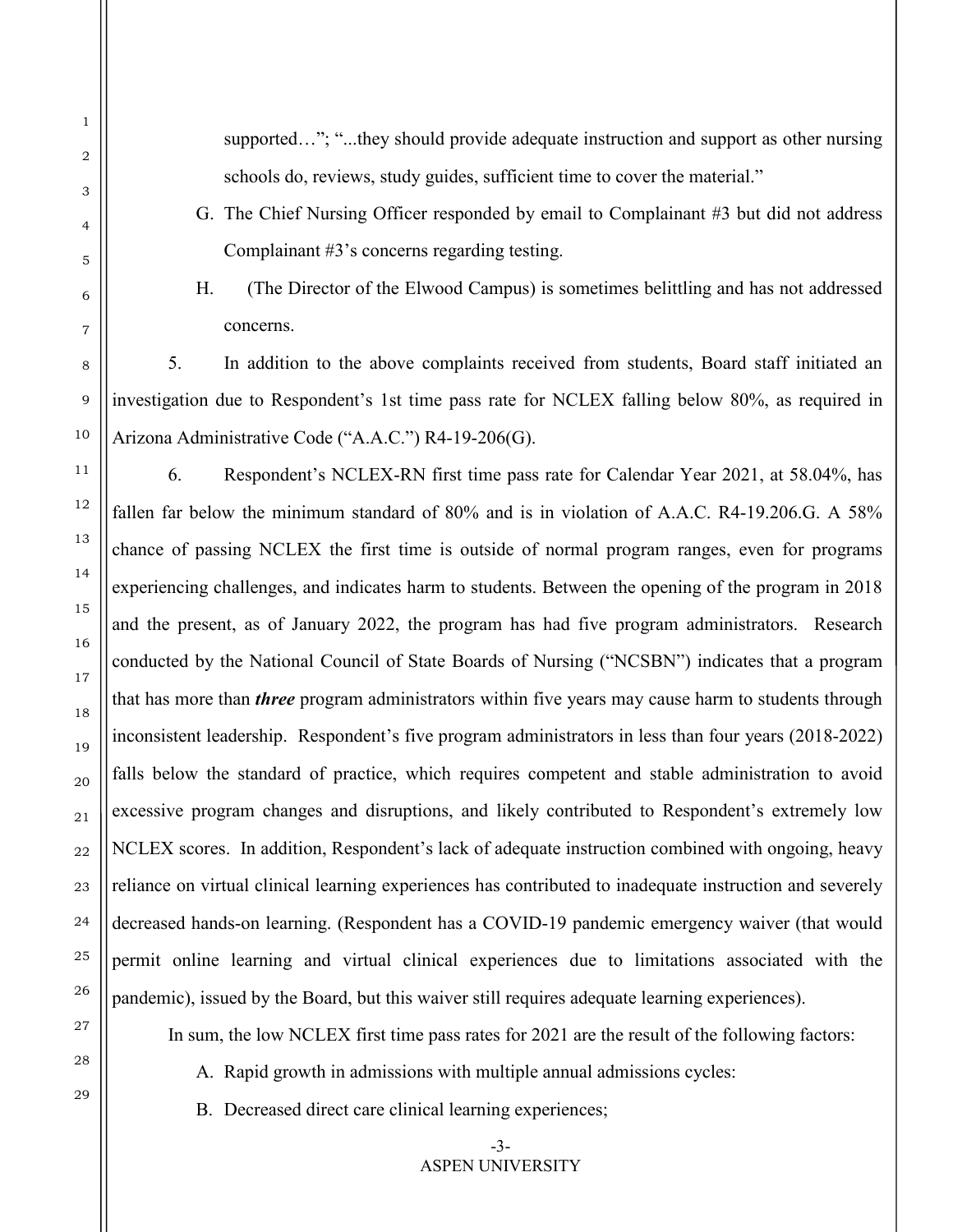| 1        | C. Faculty lack of adequate orientation;                                                                 |
|----------|----------------------------------------------------------------------------------------------------------|
| 2        | D. Scheduling faculty for direct care clinical experiences using faculty volunteers for shifts           |
| 3        | of clinicals (rather than consistently assigned faculty);                                                |
| 4<br>5   | E. Mid-course curriculum/course changes and substandard testing practices;                               |
| 6        | F. Lack of adequate student learning opportunities including lack of faculty guidance and                |
| 7        | processing with students regarding available content;                                                    |
| 8        | G. Cancelled direct care clinicals with frequent conversion to virtual simulations;                      |
| 9        | H. Student confusion regarding course requirements and exams;                                            |
| 10       | Reactive post-exam changes to grading to inflate grades; and<br>I.                                       |
| 11       | Failure of the administrator to develop with faculty policies regarding minimal requisite<br>J.          |
| 12       | nursing skills and knowledge necessary to provide safe patient care (R4-19-                              |
| 13       | $203(C)(5)(a)(iii)$ .                                                                                    |
| 14       | These issues are manifesting in:                                                                         |
| 15       | A. Low predictive exam results;                                                                          |
| 16       | B. Increasingly and unusually high student attrition;                                                    |
| 17       | C. Extremely low NCLEX pass rates;                                                                       |
| 18       | D. High student stress levels and frustration/concern from faculty.                                      |
| 19       | 7.<br>From in or about July 2018 to present, as demonstrated by Respondent's extremely low               |
| 20<br>21 | NCLEX first time pass rate, Respondent's pedagogical approach to nursing education is inadequate in      |
| 22       | the preparation of prelicensure nursing students and fails to allow its students to form necessary links |
| 23       | of theoretical knowledge, clinical reasoning and practice.                                               |
| 24       | In a February 12, 2021, in a letter to the Board regarding its request for a COVID-19 pandemic           |
| 25       | emergency waiver (that would permit online learning and virtual clinical experiences due to              |
| 26       | limitations associated with the pandemic), Respondent representatives stated:                            |
| 27       | Fortunately, Aspen's didactic percentage of the curriculum is delivered in a 100% online in an           |
| 28       | asynchronous format. The process maps attached address the laboratory, simulation, and                   |
| 29       | clinical components of the curriculum, which prior to the pandemic were delivered on campus              |
|          |                                                                                                          |

-4- ASPEN UNIVERSITY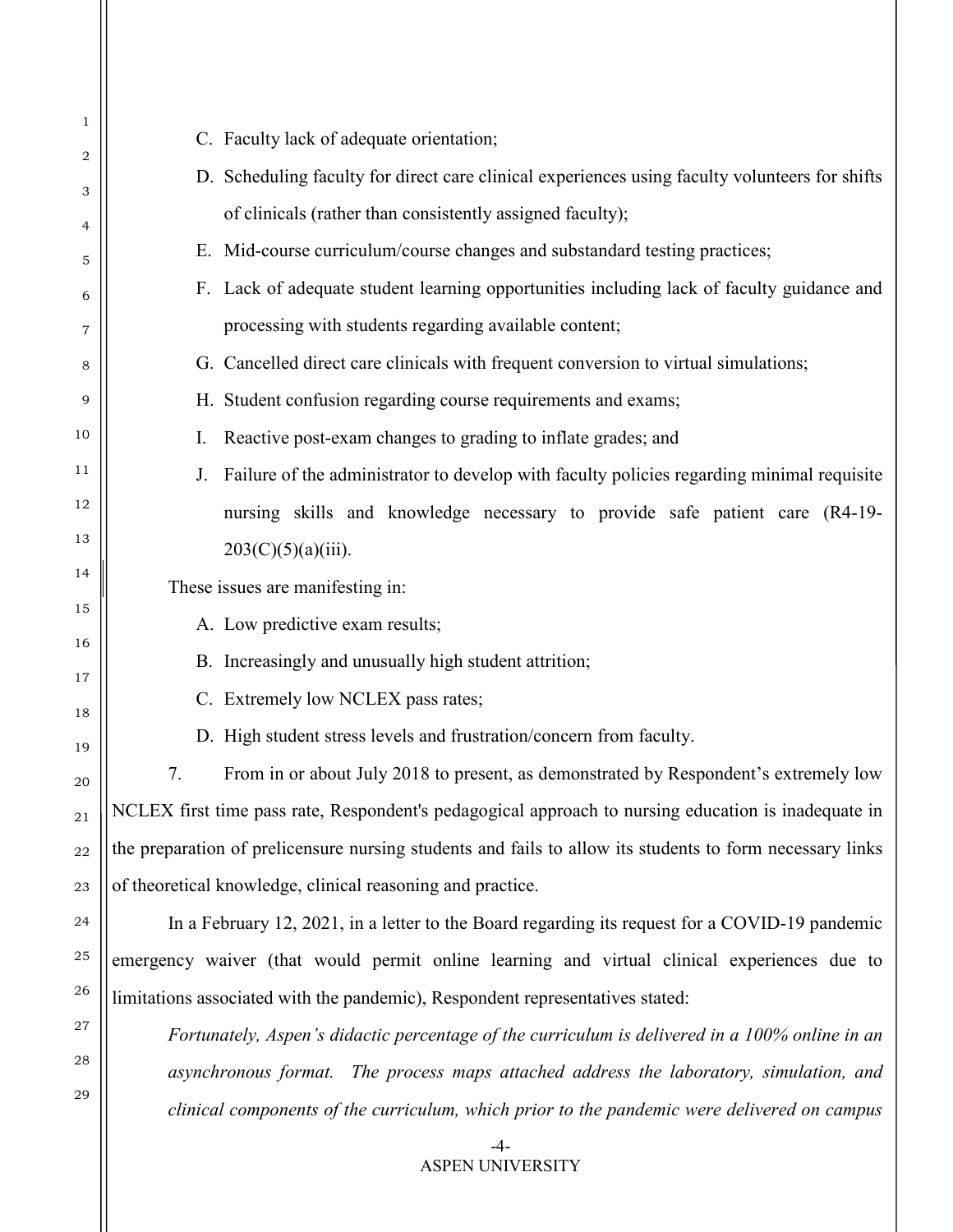While Respondent was approved by its accrediting body (associated with its Board provisional approval) to provide content as described, the delivery and implementation of this program model has been inadequate.

Multiple students in group sessions (held 9.20.21, 9.21.21) reported to Board staff that lectures or guidance is rare and that faculty have told students that they "aren't allowed to teach" or provide study guides because it would be "giving answers" to them. Several faculty reported that they were directed to not teach because the program is 'self-taught'. Students report a high use of YouTube videos as resources and minimal feedback on assignments. A student wrote (group interview, 9.21.21): "...we are consistently told by the instructors, and Director that 'we signed up' for hybrid and to be self- taught. When we ask for lectures or review we are told Didactic is online - no lecture. Personally, I was never informed that I would be teaching myself throughout nursing school." Comments about the lack of teaching by faculty were strongly and consistently endorsed by students attending each group interview session. The National League for Nursing's *Nurse Educator Core Competencies for Academic Nurse Educators (2005)* clearly identifies that academic nurse educators are to "facilitate learning" and to "facilitate learner development and socialization". The pedagogical approach reported by students and validated by faculty is incompatible with prelicensure nursing education.

The standard of educational practice requires that nursing program faculty and administration provide adequate learning opportunities for students. Respondent violated this standard of practice by failing to ensure students received adequate education, by discouraging or prohibiting faculty from facilitating learning, teaching in lectures, or providing study guides. Harm to students occurred, as evidenced by Respondent's low first time NCLEX passing scores and high attrition rates.

8. During calendar Year 2021 to present, Respondent's learning opportunities, faculty resources, quality of instruction, program resources, and infrastructure were and are inadequate to support student learning or successful outcomes pursuant to A.A.C. R4-19-206 and R4-19-201A.6 (adequate resources), *inter alia*. Specifics are as follows:

1

2

3

4

5

6

7

8

9

10

11

12

13

14

15

16

17

18

19

20

21

22

23

24

25

26

27

28

29

### -5- ASPEN UNIVERSITY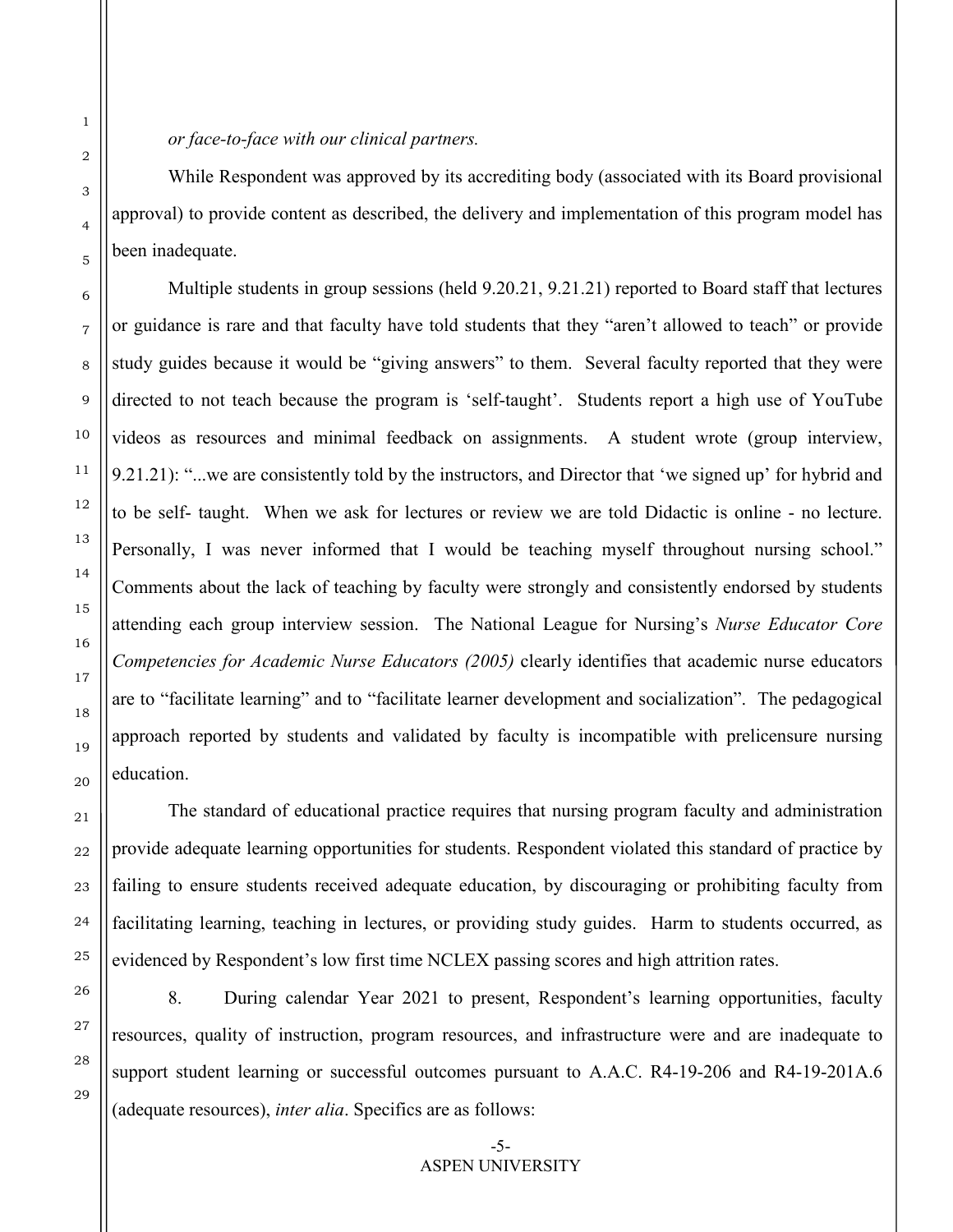- **Faculty onboarding and mentorship:** Multiple faculty members described no or extremely minimal orientation or training prior to beginning teaching. Several faculty reported limited guidance (e.g. not being shown how to enter grades in the learning management system, cursory orientation to simulation and high reliance on online resources that faculty report 'having to figure out on our own', no clear orientation and accountability for knowledge about the curriculum, rushed onboarding resulting in account access issues to virtual hospital software used by the Respondent. The approach to faculty onboarding resembles what students experience: referral to online materials without adequate guidance or mentorship. The standard of educational practice requires that a nursing program provide adequate orientation and ongoing support/mentorship of faculty prior to faculty beginning to teach to ensure that faculty understand and hold basic nursing educational competencies, basic competency over the curriculum, and program processes such as how to use grading systems and technological tools. Respondent violated this standard by failing to provide the adequate resources, including personnel, to orient and train new faculty, and failed to provide proper orientation and training prior to faculty beginning to teach students.
- **Scheduling of faculty for teaching courses:** Respondent relies heavily on email recruitment of faculty volunteers which results in fragmented, discontinuous clinical learning experiences. Respondent's approach to faculty staffing clinical time for cohorts is similar to how hospitals staff individual patient shifts, so that multiple faculty can be assigned to a single cohort for a single clinical course on a regular basis without consistency in faculty. Scheduling faculty in this way is at high risk for fragmented student learning experiences, which is reflected in Respondent's students' poor NCLEX pass rates, among other indicators. Students' ability to learn clinical judgment/reasoning/comportment relies not only on faculty clinical expertise, teaching experience and their ability to relate to students, but also continuity of faculty presence. The standard of educational practice requires that a program plan to have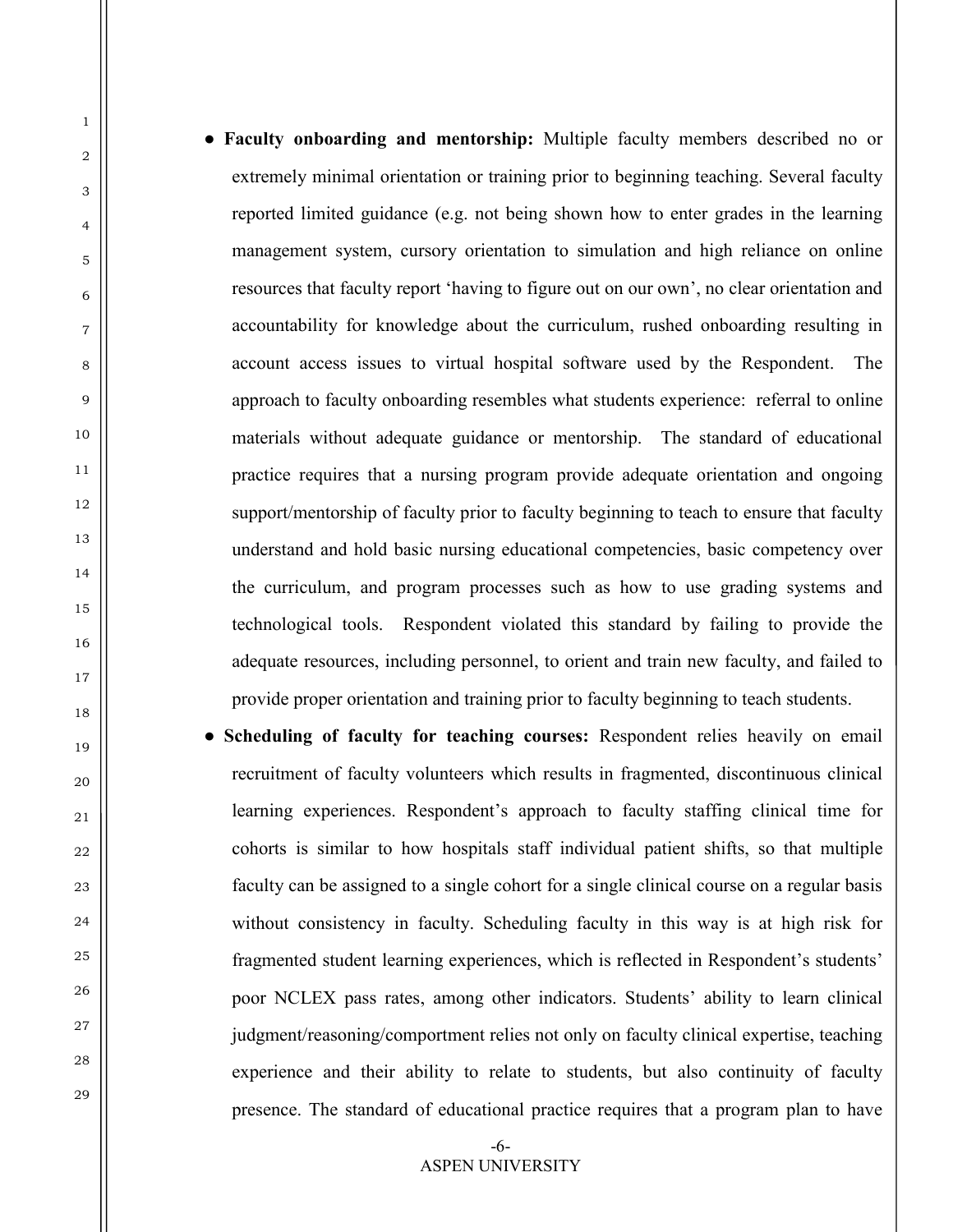courses taught by consistent faculty. Although events occur in which substitutions of faculty may be necessary at times, regularly assigning faculty to clinical assignments on a voluntary basis falls below the standard of educational practice.

1

 $\overline{2}$ 

3

4

5

6

7

8

9

 $1<sub>0</sub>$ 

11

12

13

14

15

16

17

18

19

20

21

22

23

 $24$ 

25

26

27

28

29

● **Severely inadequate testing practices:** Until summer of 2021, Respondent relied on open book testing and discussion board questions in most of its courses to assess student learning.

- o Beginning August Term 2021, Respondent changed to proctored midterm and final exams without adequate planning and preparation for students or faculty to adjust to the change in approach.
	- In her individual interview with Board staff, on 9.20.21, Respondent's Interim Director at Honor Health campus and Chief Nursing Officer indicated that faculty were beginning to be trained in writing NCLEXstyle test questions – this was being initiated more than three years after the first class was admitted to the program.

o Student lack of preparation for proctored exams was evident in massive student failures of midterm exams in the Fall 2021 Adult Health I and Adult Health II, and general student complaints and statements regarding their confusion and lack of preparation for these exams. Out of 4 sections, only five out of 100 students were able to achieve the 75% or above passing benchmark set by Respondent for Adult Health.

▪ Testimony by the lead faculty of Adult Health content indicated that she had been directed by the Interim Director of Honor Health Campus/Chief Nursing Officer and Director of Elwood Campus to create exams for course sections in which she was not the faculty of record and that she did not involve the faculty record in test construction.

▪ One faculty of record affirmed that she was not involved in test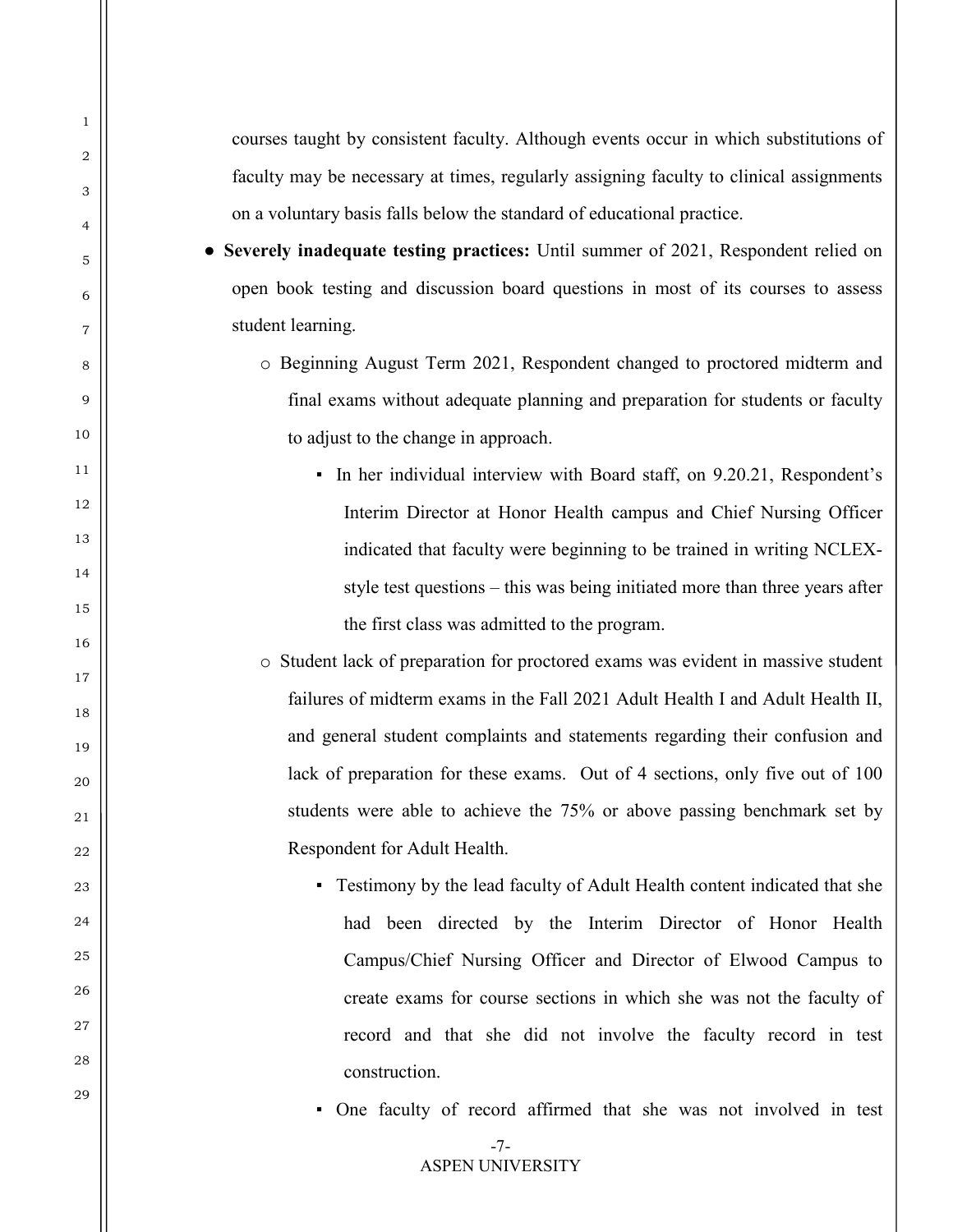construction for her course, nor did she know what test questions were being administered. She also reported that she was not aware of the grades students had achieved on the exams for the course she taught. She indicated that she was an evaluator of students' other assignments in the course and that was her only role.

1

2

3

4

5

6

7

8

9

 $1<sub>0</sub>$ 

11

12

13

14

15

16

17

18

19

20

21

22

23

 $24$ 

25

26

27

28

29

- o The standard of educational practice requires that a nursing program provide adequate preparation for students and faculty for changes in testing procedures, including timely notice and explanation of changes, and adequate training regarding procedures. Respondent violated this standard by changing the testing procedures without adequate training of faculty or notice to students regarding the new procedures, and without providing faculty or students with adequate resources to prepare them for the different type of examinations. Additionally, the standard of educational practice requires that a nursing program permit faculty to either have involvement in test construction or, at minimum, be aware of test questions being administered and grading processes for the students in their courses. Respondent violated this standard of practice by excluding faculty from involvement in construction of an exam for her course and not providing the faculty member with access to the test questions to be administered to her students.
- **Severe decline of direct care clinical learning experiences without substituting with adequate learning opportunities:** Data provided by Respondent demonstrates that Respondent's program provided only a small portion of its published direct care clinical hours, as found in Respondent's student clinical handbook. Respondent's report of direct care clinical hours for five cohorts that graduated in 2021 showed overall declining direct care hours over the year: 396 (January 2021 cohort), 402 (March 2021 cohort), 348 (May 2021 cohort), 294 (July 2021 cohort) and 270 (September 2021 cohort) direct clinical hours, compared with the 945 direct clinical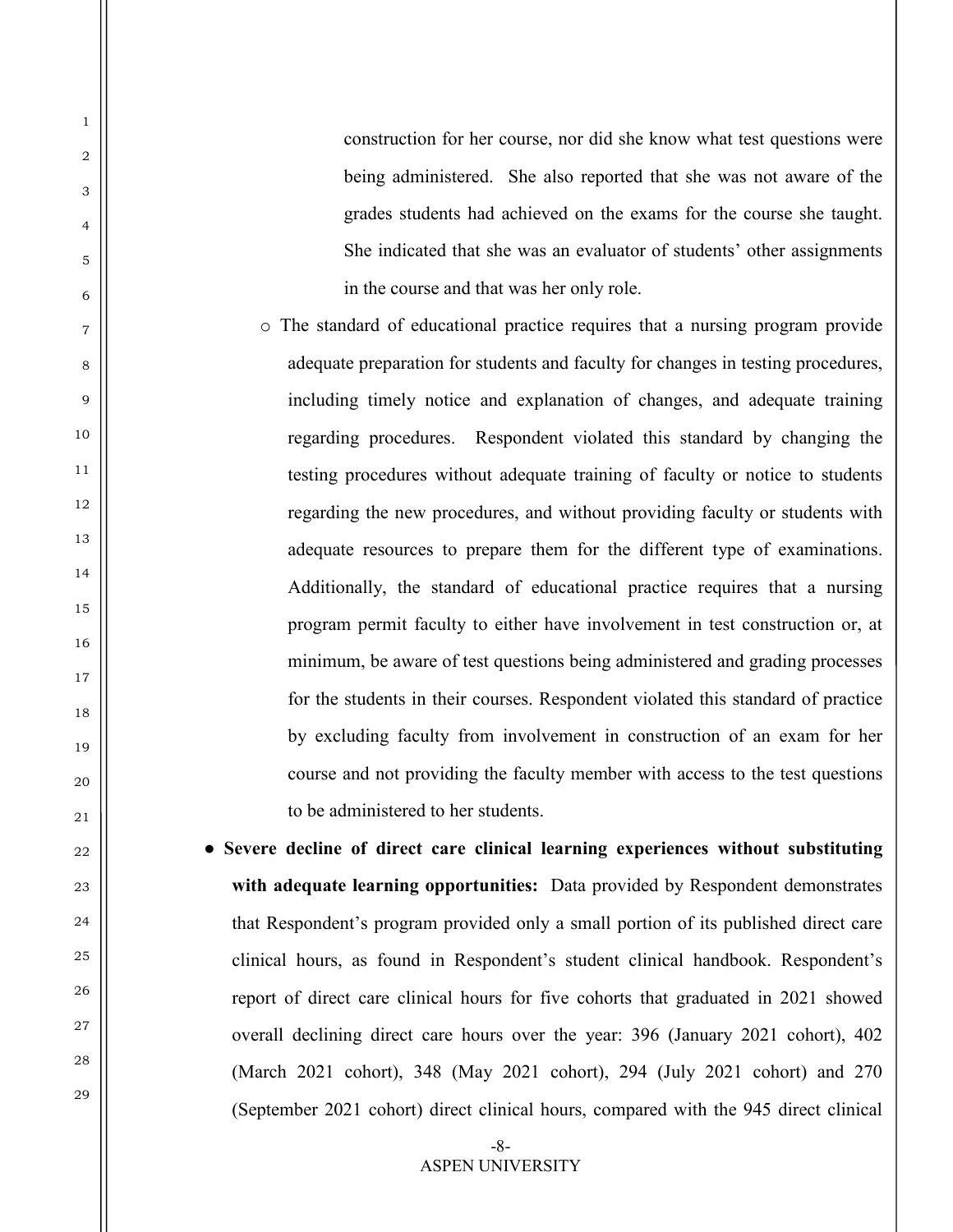hours published in the student handbook. This reduction of hours represents a  $63\%$ decline in clinical hours for Respondent's program, when other Arizona schools reported only a 15.1% decrease of hours over the same time period. While Respondent had obtained a COVID-19 pandemic- related emergency waiver to permit substitution of direct clinical hours during the pandemic emergency, the requirements of the waiver include the following statement:

o *The program's application for temporary waiver of requirements must describe all requested program modifications, and how the modification will provide adequate learning opportunities.* (Emphasis added.)

Respondent's failure to provide adequate learning opportunities is reflected in its low NCLEX scores for 2021, its failure to provide clinical experiences at a rate similar to those of other Arizona nursing programs, and other programmatic deficiencies, as described in this and the other factual allegations listed above and below.

9. In or about Calendar Year 2021, faculty and students reported a high number of programmatic and course changes without adequate notice, which is a violation of administrator duties in A.A.C. R4-19-203(C)(1), (2), (4), and (5). A series of email exchanges between Faculty #1 and Respondent administration in October and December 2021 shows that Respondent instituted multiple changes to courses after courses started. Making changes to a syllabus after a course has begun is a violation of standard educational practice that requires notice to students prior to the beginning of a course which provides details about course content, class sessions, assignments, deadlines, course policies, testing, student expectations, etc. Course details should remain unchanged for the duration of the course. Programmatic and course changes without proper notice and without adequate time for faculty and students to adjust to changes results in faculty's inability to adequately plan their teaching schedule/assignments and severely disrupts student learning. Faculty #1 (12.15.21 email) summarizes this problematic dynamic well:

28 29

1

2

3

4

5

6

7

8

9

10

11

12

13

14

15

16

17

18

19

20

21

22

23

24

25

26

27

I share the same frustration that the students do. As a faculty, it is impossible to do my job and provide clear expectations to the students, when the expectations literally change from session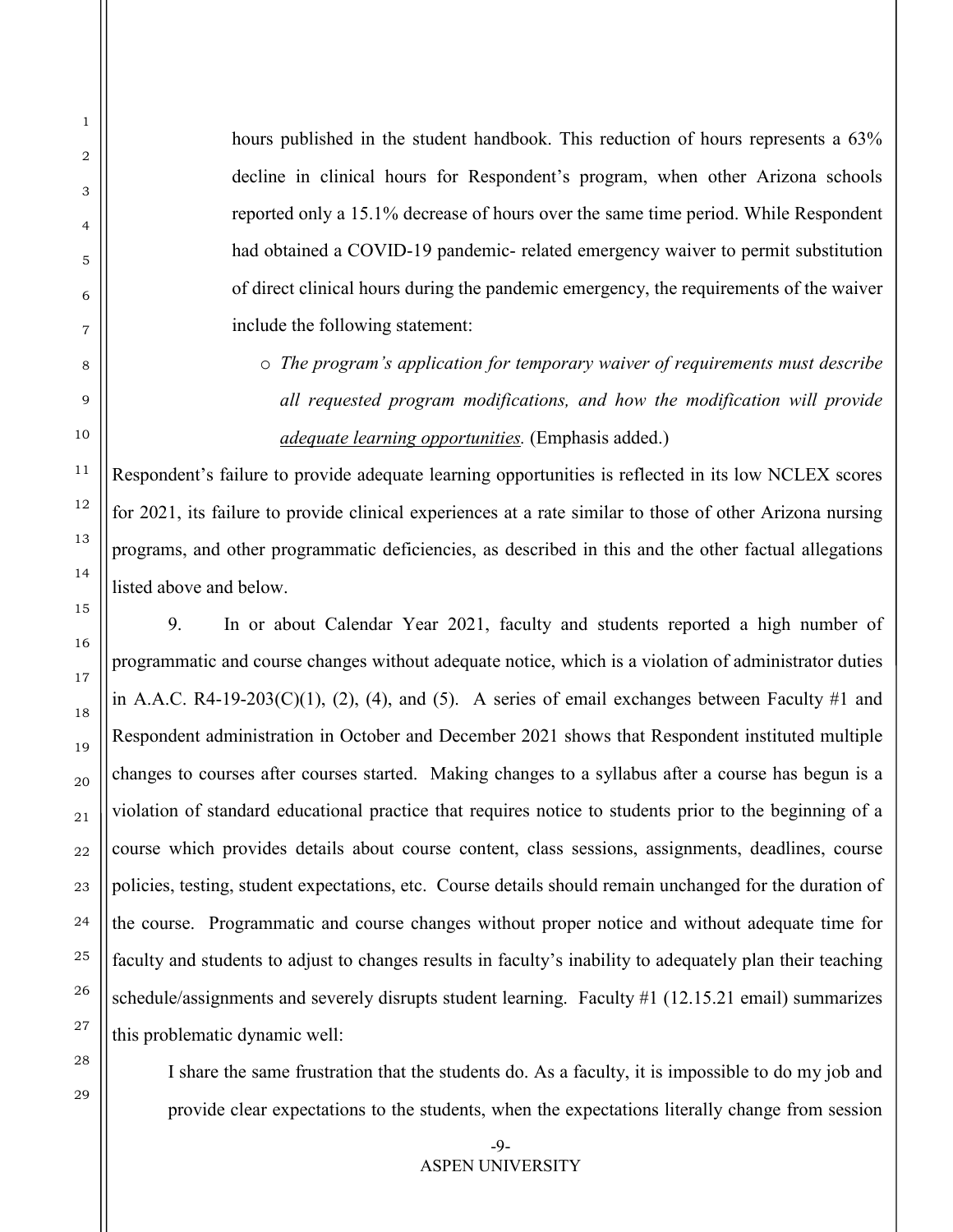to session and with no regard to where the students are at in the session. The students can never rely on what they see of their course syllabus in the beginning of each course… Because it changes constantly.

From their perspective, students report confusion about assignments and an inability to plan their study and clinical schedules resulting in high stress and a diminished ability to learn critical course content. Much of this disruption occurred with the implementation of high-stakes (i.e. inadequate scores result in students failing the course and program) HESI exams in July 2021, as well as proctored midterm and final exams in August 2021 across all cohorts without adequate student preparation. Respondent's low NCLEX first time pass rate scores and high attrition rate of over 40% in 2 of its last 3 graduating cohorts in 2021 demonstrate the harm to students as a result of these violations of the standards of educational practice. Students are being harmed from a poor return on investment of their time and financial resources in a program with high attrition and extremely low NCLEX scores. When a graduate is not able to pass NCLEX, they cannot obtain licensure and work as nurses, leaving them with student loans but no ability to work under the license for which they have completed their studies.

10. During the Summer of 2021, Respondent changed their overall testing practices without adequate notice to students or faculty, in conflict with Elsevier recommendations (Elsevier is the vendor for HESI exit exams) and standards of educational practice for fair testing.

Respondent's students' performance has averaged 41% for 1st time HESI takers (i.e. 41% of the class was predicted to pass NCLEX) and, after remediation, only 57% of the students taking the predictor exam were predicted to pass NCLEX. In response to these low results on HESI predictor exams, Respondent implemented the *'HESI RN Exit Remediation Contract, v1 09.07.2021'* which is a learning contract implemented after a student has achieved 900 (later changed to 850 due to poor student performance) or better on the HESI RN Exit Predictor exam. The remediation process is described as 'student driven' (i.e. "Students are responsible for initiating, creating and submitting remediation plans then following through on them in a timely manner.") and requires student participation. The learning contract specifies that students cannot "...progress to N455B (Transition to

> -10- ASPEN UNIVERSITY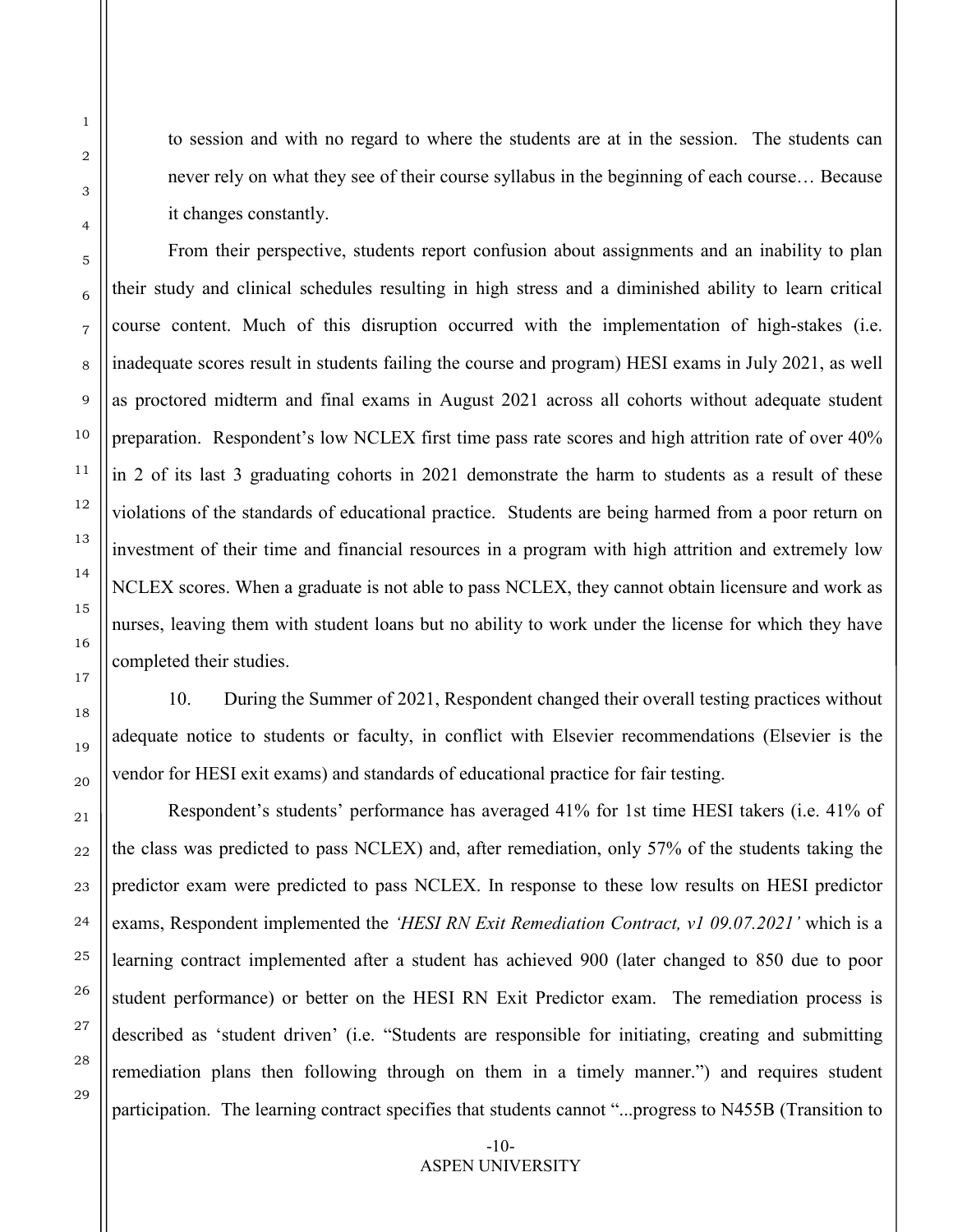Professional Practice) and will have to re-take N455A (Transition to Professional Practice)…" and that they will not be able to graduate from the program without successfully completing the HESI RN Exit Predictor exam. At the signature line, students are required to agree with this statement: "I have read and understand the School of Nursing HESI Testing and Remediation Policy. My signature is proof of my commitment to adhere to this policy. My signature is proof of my commitment to remediation."

A 9.23.21 email from the Nursing Education Specialist with Elsevier, indicated that the HESI exit exam should not be used in this manner (i.e. determining if a student can pass a course or graduate from the program, otherwise known as"high stakes testing"): "Elsevier doesn't support students' achievement of a particular score on any exam in order to graduate. We don't and have never suggested to programs that students are in any way hindered from graduating because of a HESI exam."

In addition to using the HESI exit exam in a way that is not recommended, this approach violated prevailing nursing education practice. The standard of educational practice requires that a nursing program use multiple sources of evidence to evaluate students on basic nursing competence, rather than making high-stakes decisions, such as progression or graduation, based upon one assessment alone. Respondent violated the standard of educational practice when it elected to begin denying progression or graduation to enrolled students through use of the HESI examination, which is not recommended by either the HESI vendor or the National League for Nursing.

11. In September, 2021, despite Respondent providing a significant majority of clinical hours virtually, Respondent's student handbooks do not mention the use of virtual clinicals

> ● Respondent's "BSN Pre-licensure Clinical Handbook (Arizona)" (hereafter 'student handbook'), (1.1.2021, pp. 33-36), indicates that students complete 945 hours of "clinical contact" at a "clinical site" during their program of study

> In a 2020 statewide AZBN nursing education program survey, Respondent reported that their program plan (pre-pandemic) provides 945 direct patient care hours (defined as "faculty supervised face-to-face [in-person] with clients during pre-pandemic times") and 8 hours of simulation.

### -11- ASPEN UNIVERSITY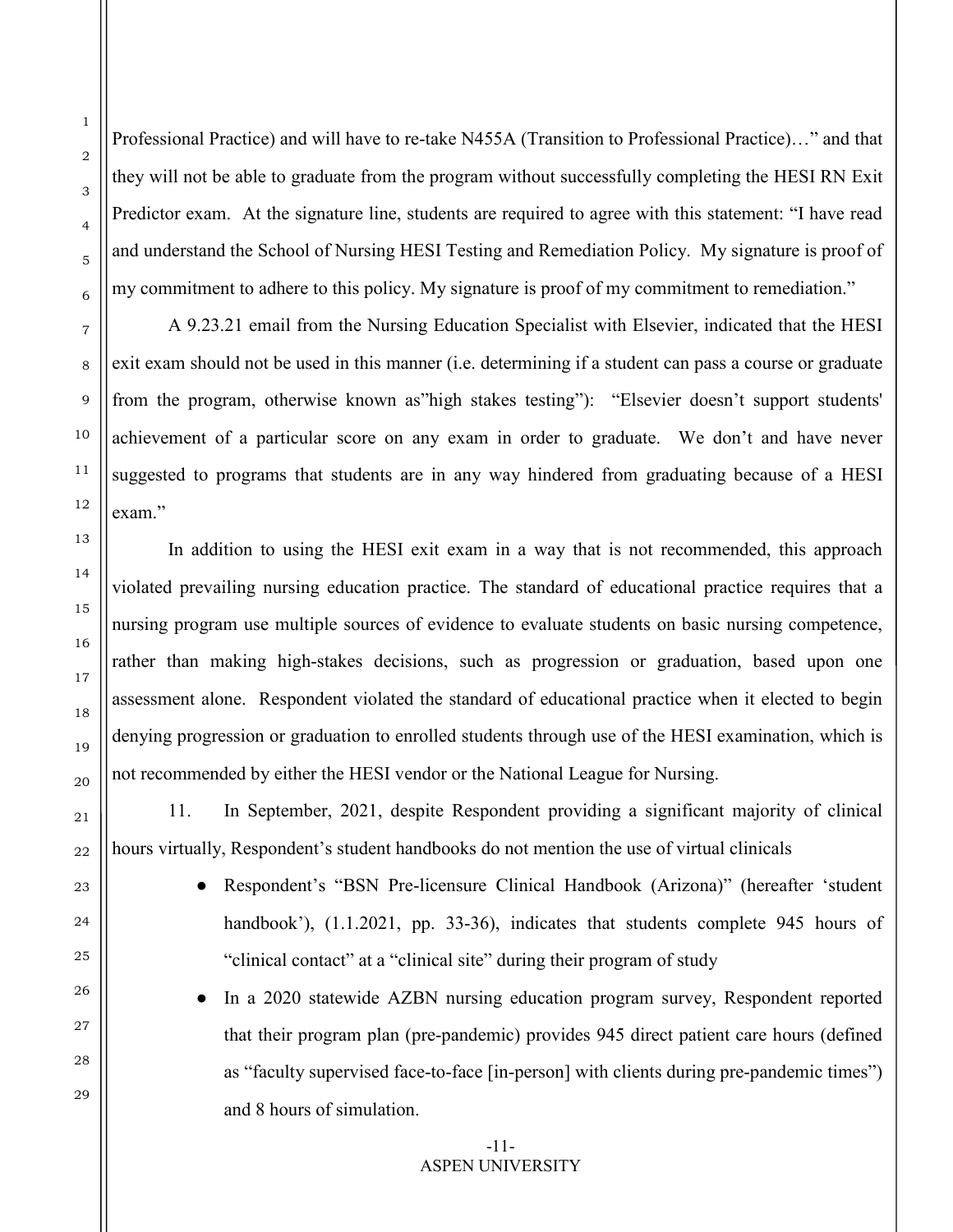- An updated student handbook (9.15.21, pp. 3-5) indicates students would receive 900 hours of clinical contact at a clinical site;
- A 9.30.21 edition of the student handbook indicates 855 hours of clinical contact at a clinical site (pp. 34-36).

Respondent reported that their last graduating cohort in September 2021 were offered only 28.6% of their clinical hours as direct care hours (270 of 945 hours), with the rest of the clinical hours provided in a virtual setting. Since the Respondent began admitting students in July of 2018, it has never achieved the full direct care hours promised in its curriculum plan for any of its cohorts. While Respondent's brief tenure as a program has been juxtaposed with the COVID-19 pandemic, its direct clinical hours continue to decline when other Arizona nursing programs report almost normal operations. Combined with Respondent's students' low NCLEX pass rates and high attrition rates, Respondent's current lack of direct care clinicals is indicative of a lack of adequate learning opportunities for Respondent's students.

The standard of educational practice requires that a nursing program provide students, prospective students, and the public with accurate information regarding its program offerings and requirements. Respondent violated this standard of practice by failing to disclose in its student handbook that a significant majority of its clinical hours are currently provided virtually.

### **CONCLUSIONS OF LAW**

Pursuant to A.R.S. §§ 32-1606, 32-1644, 32-1663, and 32-1664, the Board has subject matter and personal jurisdiction in this matter.

The conduct and circumstances described in the Findings of Fact constitute violations of A.R.S. § 32-1663 (D) as defined in and currently cited as § 32-1601 (27) "Unprofessional conduct" includes the following whether occurring in this state or elsewhere: (d) Any conduct or practice that is or might be harmful or dangerous to the health of a patient or the public, (h) Committing an act that deceives, defrauds or harms the public and (j) Violating a rule that is adopted by the Board pursuant to this chapter (effective September 29, 2021); and regulations, currently cited as Arizona Administrative Code Rule R4-19-201: The parent institution of a nursing program shall: (A)(6), (p)rovide adequate

1

2

3

4

5

6

7

8

9

-12- ASPEN UNIVERSITY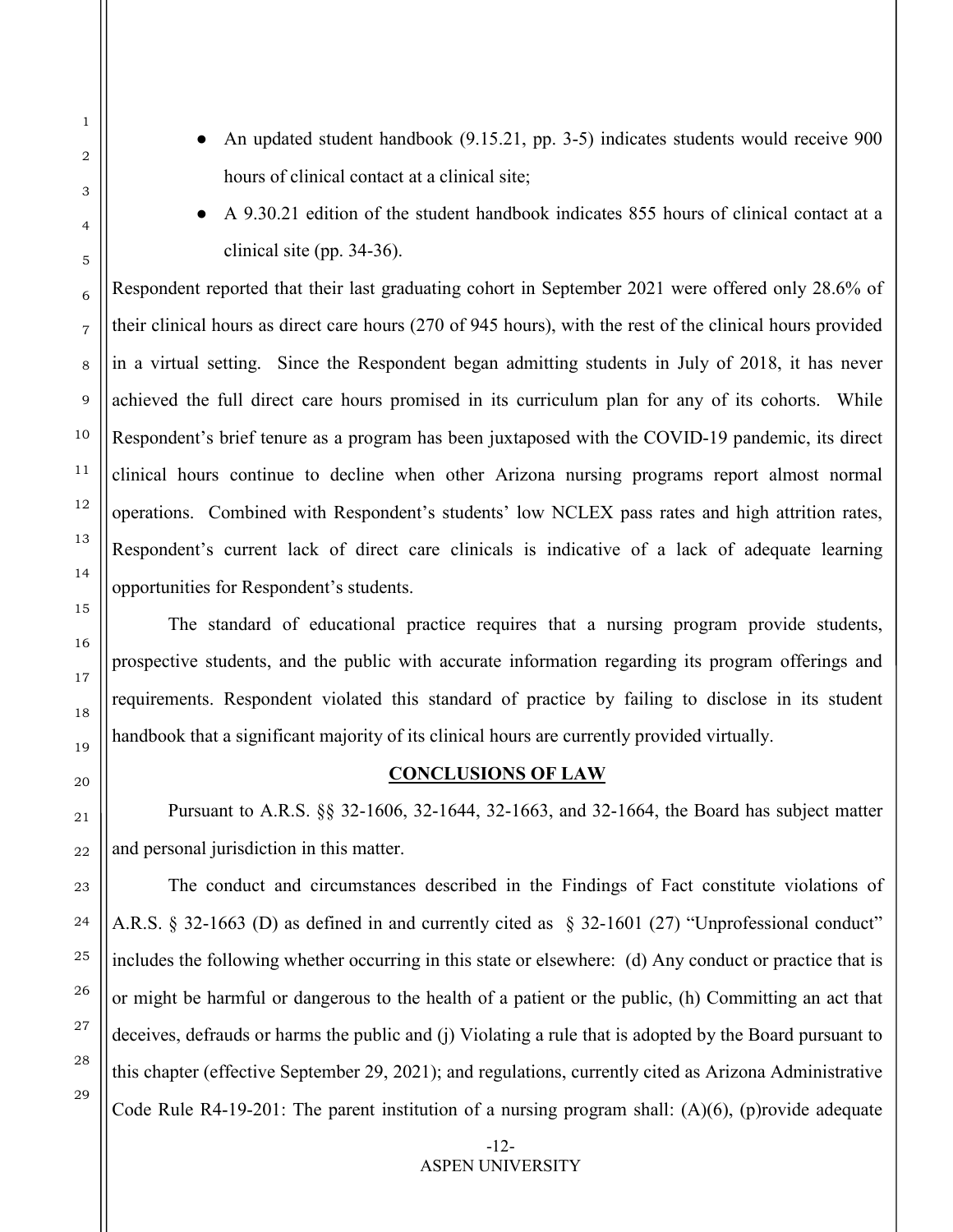fiscal, physical, learning resources and adequate human resources to recruit, employ and retain sufficient numbers of qualified faculty members to support program processes and outcomes necessary for compliance with this Article; R4-19-203 C. The administrator shall have the authority and responsibility to direct the program in all its phases, including: 1. Administering the nursing education program, 2. Directing activities related to academics, personnel, curriculum, resources, facilities, services, program policies, and program evaluation, 4. Evaluating nursing program faculty members at a minimum: a. Annually in the first year of employment and every three years thereafter, b. Upon receipt of information that a faculty member, in conjunction with performance of their duties, may be engaged in conduct that is or might be: i. Below a pattern of conduct the standards of the program or the parent institution, ii. A pattern of conduct that is inconsistent with nursing professional standards, or iii. Any conduct that is potentially or actually harmful to a patient or a student, and c. In the areas of teaching ability and application of nursing knowledge and skills relative to the teaching assignment, and 5. Together with faculty: a. Developing, implementing, consistently enforcing, evaluating, and revising, as necessary: i. Equivalent student and faculty policies necessary for safe patient care, including faculty supervision of clinical activities, and to meet clinical agency requirements regarding student and faculty physical and mental health, criminal background checks, substance use screens, and functional abilities, ii. The program of learning including the curriculum and learning outcomes of the program, standards for the admission, progression, and graduation of students, and written policies for faculty orientation, continuous learning and evaluation and iii. Student and faculty policies regarding minimal requisite nursing skills and knowledge necessary to provide safe patient care for the type of unit and patient assignment; R4-19-203 (C) The administrator shall have the authority and responsibility to direct the program in all its phases, including: (5) Together with faculty: a. Developing, implementing, consistently enforcing, evaluating and revising, as necessary: iii. Student and faculty policies regarding minimal requisite nursing skills and knowledge necessary to provide safe patient care of the type of unit and patient assignment; R4-19-205 (A) The number of students admitted to a nursing program shall be determined by the number of qualified faculty, the size, number and availability of educational facilities and resources, and the availability of the appropriate clinical

> -13- ASPEN UNIVERSITY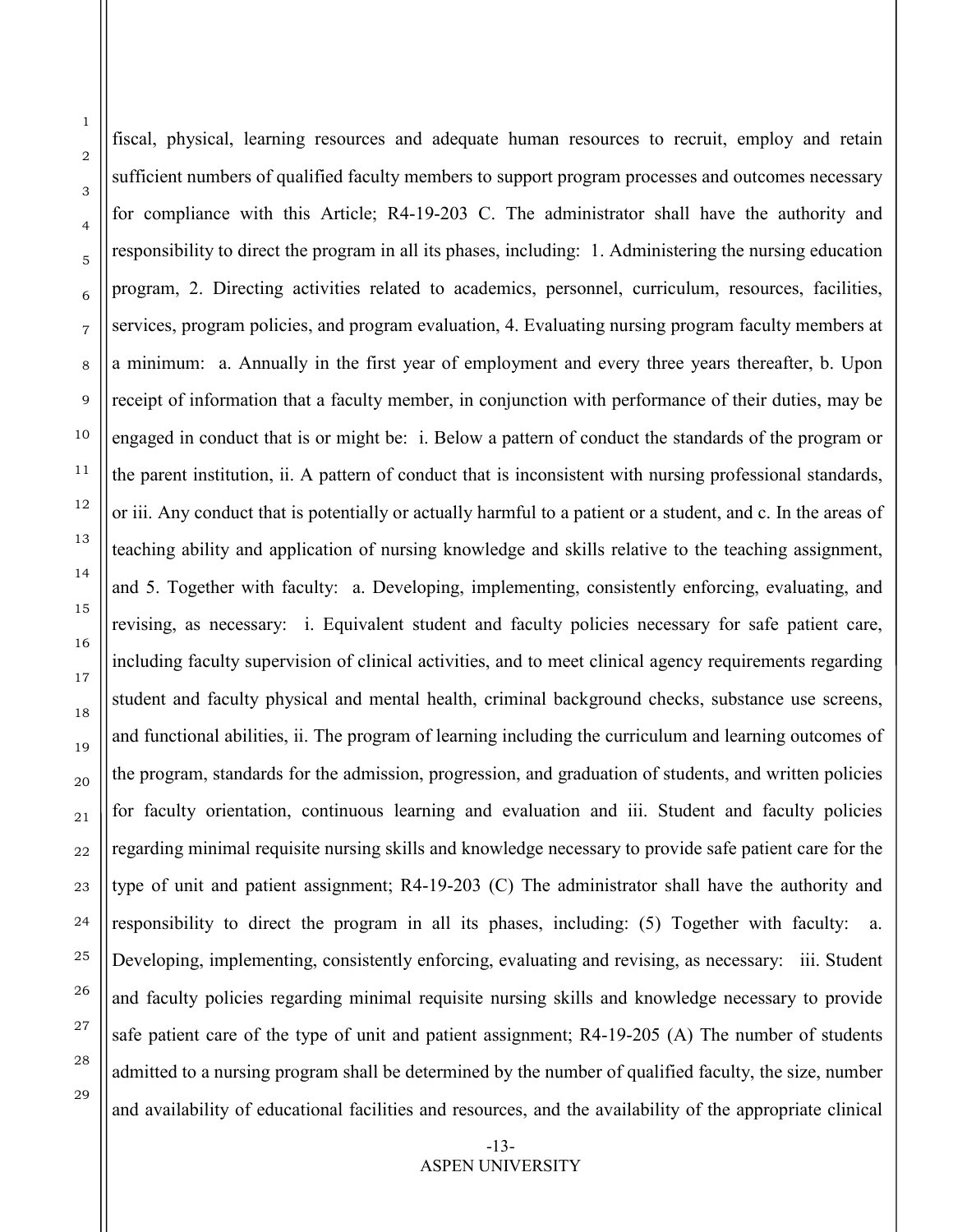learning experiences for students, (C ) A nursing program and parent institution shall: 2. Provide accurate and complete written information that is readily available to all students and the general public about the program, including: a. The nature of the program, including course sequence, prerequisites, co-requisites and academic standards and e. A clear statement regarding any technology based instruction and the technical support provided to students and (D) A nursing program shall communicate changes in policies, procedures and program information clearly to all students, prospective students and the public and provide advance notice in a time-frame that allows those who are or may be affected to comply with the changes; R4-19-206 (Curriculum) (B) A nursing program administrator and faculty members shall ensure that the curriculum: (1) Is designed so that the student is able to achieve program objectives within the curriculum plan; 2. Is logically consistent between and within courses and structured in a manner whereby each course builds on previous learning; 4. Is designed sot that a student who completes the program will have the knowledge and skills necessary to function in accordance with the definition and scope of practice specified in A.R.S . . . for a registered . . . nurse, as applicable. (C) A nursing program shall provide for progressive sequencing of classroom and clinical instruction sufficient to meet the goals of the program and be organized in such a manner to allow the student to form necessary links of theoretical knowledge, clinical reasoning, and practice. R4-19.206.G. A nursing program shall maintain at least a 80% NCLEX® passing rate for graduates taking the NCLEX-PN® or NCLEX-RN® for the first time within 12 months of graduation; and R4- 19-211. Unprofessional Conduct in a Nursing Program; Reinstatement or Reissuance: A disciplinary action, or denial of approval, may be issued against a nursing, refresher, pilot, or distance learning program for any of the following acts of unprofessional conduct: (1) A pattern of failure to maintain minimum standards of acceptable and prevailing educational or nursing practice, or any such failure related to student or patient health, welfare, or safety; (2) A pattern of deficiencies in compliance with the provisions of this Article, or any such deficiency related to student or patient health, welfare, or safety; (5) Failure to provide the variety and number of clinical learning opportunities necessary for students to achieve program outcomes or minimal nursing competence, (6) Student enrollments without necessary faculty, facilities, or clinical experiences to achieve program outcomes or minimal

> -14- ASPEN UNIVERSITY